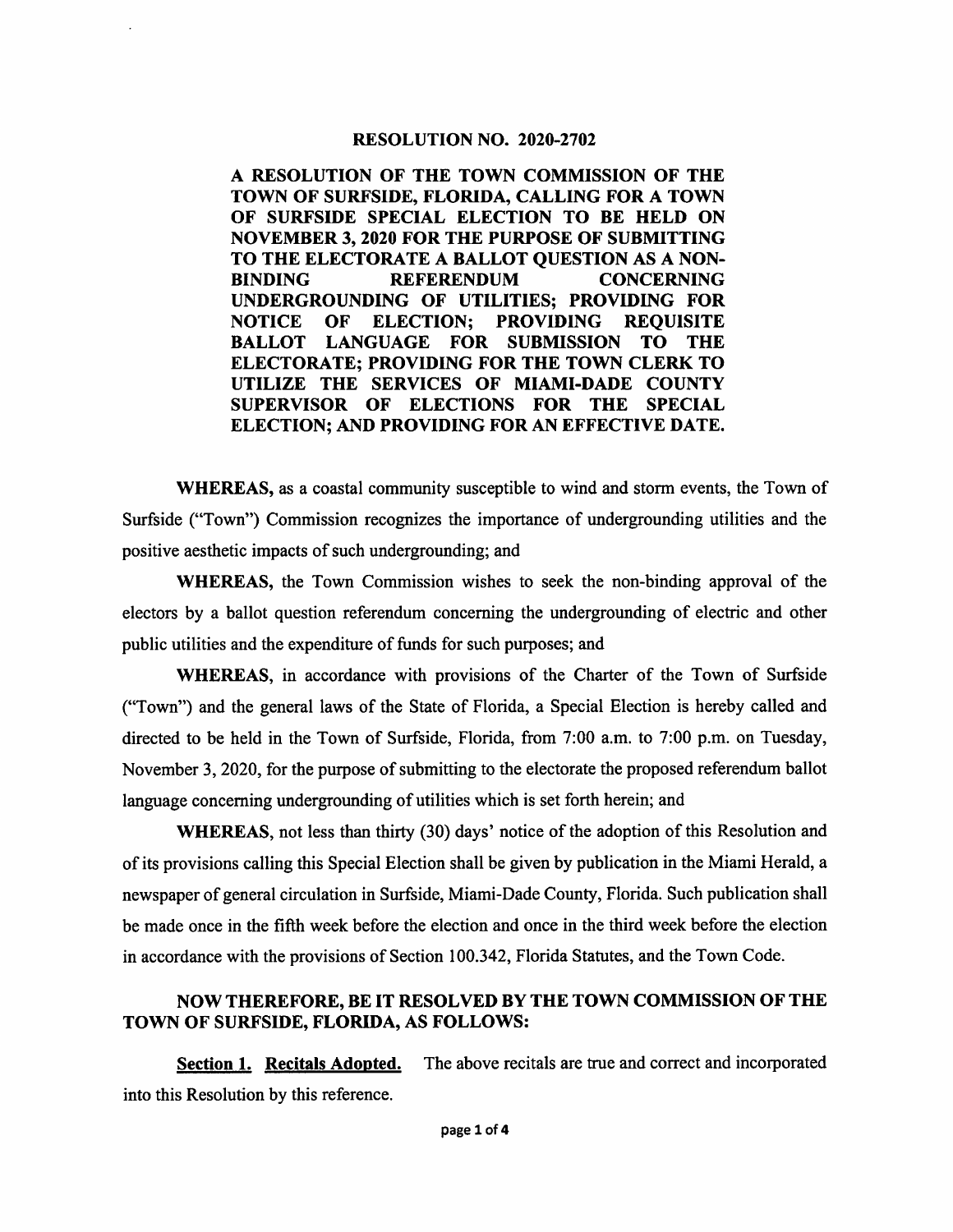**Section 2.** Special Election Called: Notice of Election. That a special election is hereby called, to be held on Tuesday, November 3. 2020. in conjunction with a County-wide election, to present to the qualified electors of the Town of Surfside, the ballot question provided in this Resolution. Notice of said election shall be published in accordance with Section 100.342, Florida Statutes, in the Miami Herald, a newspaper of general circulation in Surfside, Miami-Dade County, Florida, at least thirty (30) days prior to said election, the first publication to be in the fifth week prior to the election (to-wit: during the week commencing Sunday, September 27, 2020), and the second publication to be in the third week prior to the election (to-wit: during the week commencing Sunday, October 11, 2020), and shall be in substantially the following form:

### "THE TOWN OF SURFSIDE, FLORIDA

### NOTICE OF REFERUNDUM SPECIAL ELECTION

PUBLIC NOTICE IS HEREBY GIVEN THAT PURSUANT TO RESOLUTION NO. ADOPTED BY THE TOWN COMMISSION OF THE TOWN OF SURFSIDE, FLORIDA ("TOWN"), A SPECIAL ELECTION HAS BEEN CALLED AND ORDERED TO BE HELD WITHIN THE TOWN ON TUESDAY, NOVEMBER 3, 2020, BETWEEN THE HOURS OF 7:00 A.M. AND 7:00 P.M., AT WHICH TIME THE FOLLOWING BALLOT QUESTION REFERENDUM SHALL BE SUBMITTED TO THE QUALIFIED ELECTORS OF THE TOWN:

### NON-BINDING REFERENDUM CONCERNING UNDERGROUNDING OF UTILITIES

Do you favor the undergrounding of Surfside's powerlines and other utilities in order to improve safety and promote sustainability and resilience, at an estimated cost of \$16,000,000 to \$18,000,000?

YES [ ] NO [ ]

The polling place for the Special Election shall be the Surfside Town Hall located at 9293 Harding Avenue, Surfside, Florida 33154 and any other polling places provided for the Town election. All Town electors who are timely registered shall be eligible to vote. The enabling Resolution, including the ballot question are available at the Office of the Town Clerk, located at the Surfside Town Hall.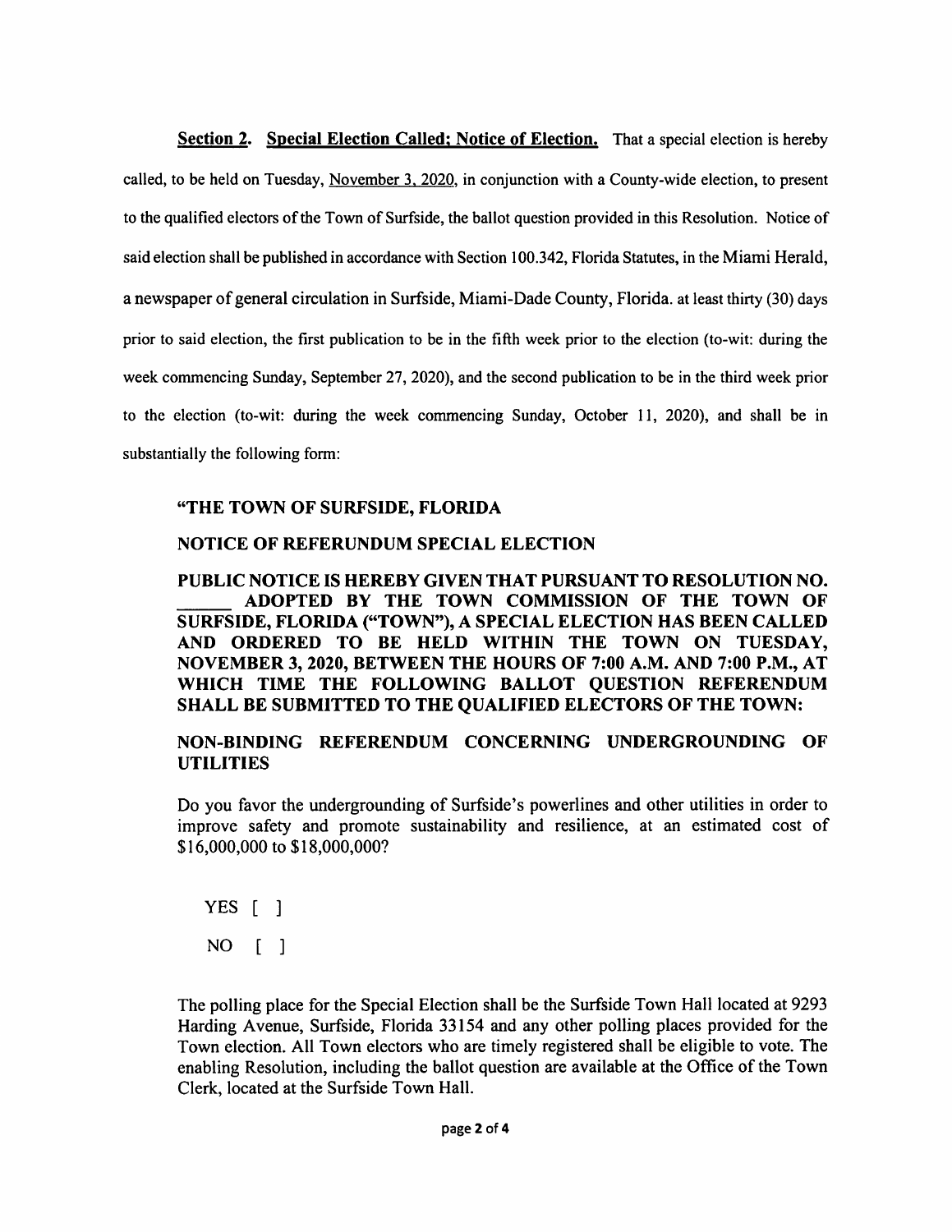Sandra McCready, MMC, Town Clerk"

Section 3. Form of Ballot. The form of ballot for the referendum special election provided for in Section 2 of this Resolution shall be substantially as follows:

## "NON-BINDING REFERENDUM CONCERNING UNDERGROUNDING OF UTILITIES

Do you favor the undergrounding of Surfside's powerlines and other utilities in order to improve safety and promote sustainability and resilience, at an estimated cost of \$16,000,000 to \$18,000,000?

YES [ ] NO [ ] "

The form of the ballot to be used in this Special Election and its preparation shall be in compliance with all statutory requirements relating to the use of mechanical or other approved voting machines or devices.

Section 4. Balloting. That balloting shall be conducted between the hours of 7:00 a.m. until 7:00 p.m. on election day at the regular polling places for Town elections. Vote-by-mail ballots and early voting shall be provided as authorized by law. All qualified Town electors who are timely registered in accordance with law shall be entitled to vote.

Section 5. Available for Public Inspection; Town Clerk to Utilize the Services of Miami-Dade County Supervisor of Elections. Copies of this Resolution providing for the special election referendum are on file in the Office of the Town Clerk located at 9293 Harding Avenue, Surfside, Florida and are available for public inspection during regular business hours. Furthermore, the Town Clerk is authorized to utilize the services of Miami-Dade County Supervisor of Elections for any assistance required in the administration of the election. The Town shall pay all expenses for conducting this Special Election and will pay such expenses to Miami